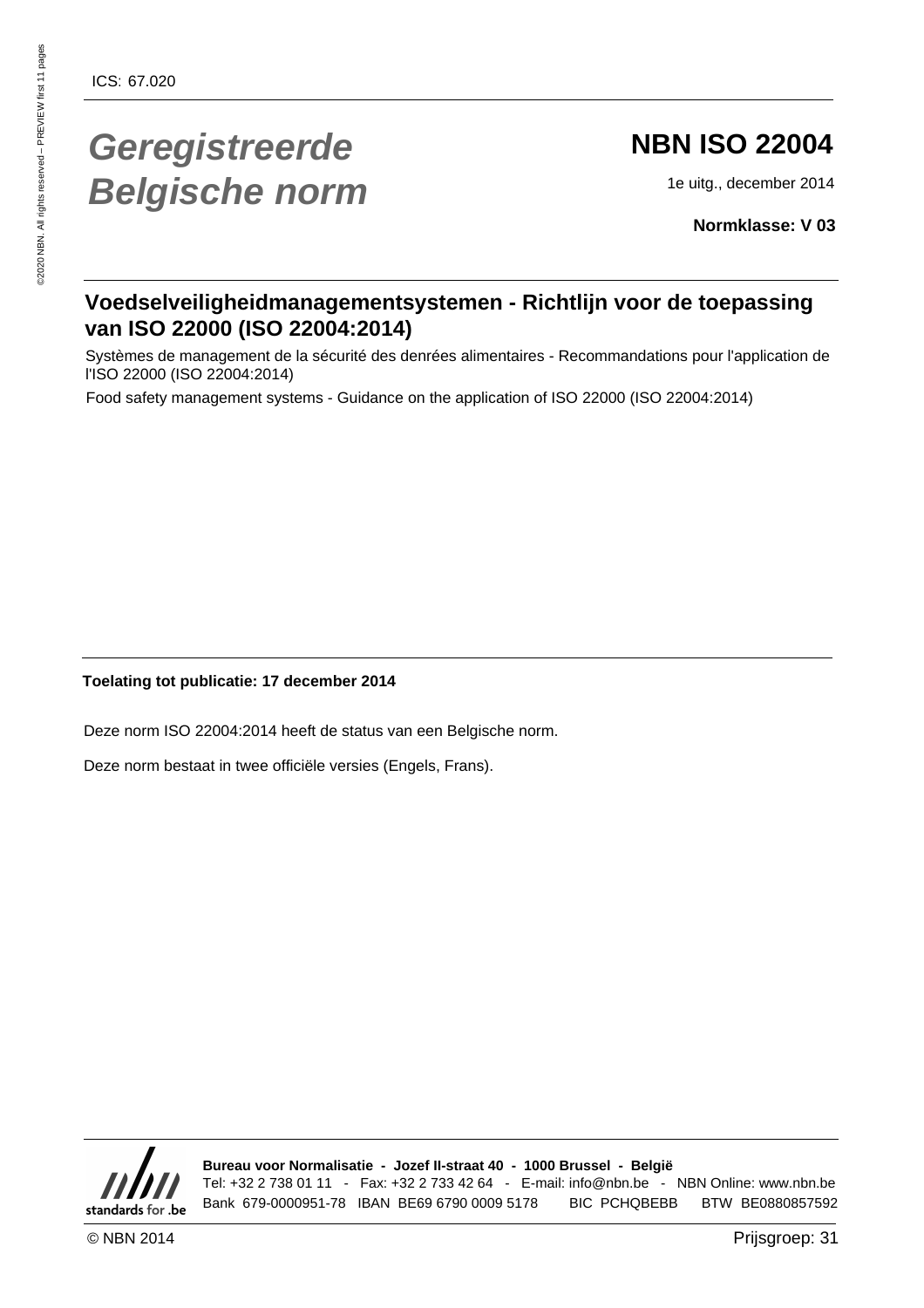# **norme belge enregistrée**

# **NBN ISO 22004**

1e éd., décembre 2014

**Indice de classement: V 03**

## **Systèmes de management de la sécurité des denrées alimentaires - Recommandations pour l'application de l'ISO 22000 (ISO 22004:2014)**

Voedselveiligheidmanagementsystemen - Richtlijn voor de toepassing van ISO 22000 (ISO 22004:2014) Food safety management systems - Guidance on the application of ISO 22000 (ISO 22004:2014)

#### **Autorisation de publication: 17 décembre 2014**

La présente norme ISO 22004:2014 a le statut d'une norme belge.

La présente norme existe en deux versions officielles (anglais, français).



**Bureau de Normalisation - rue Joseph II 40 - 1000 Bruxelles - Belgique** Tél: +32 2 738 01 11 - Fax: +32 2 733 42 64 - E-mail: info@nbn.be - NBN Online: www.nbn.be Banque 679-0000951-78 IBAN BE69 6790 0009 5178 BIC PCHQBEBB TVA BE0880857592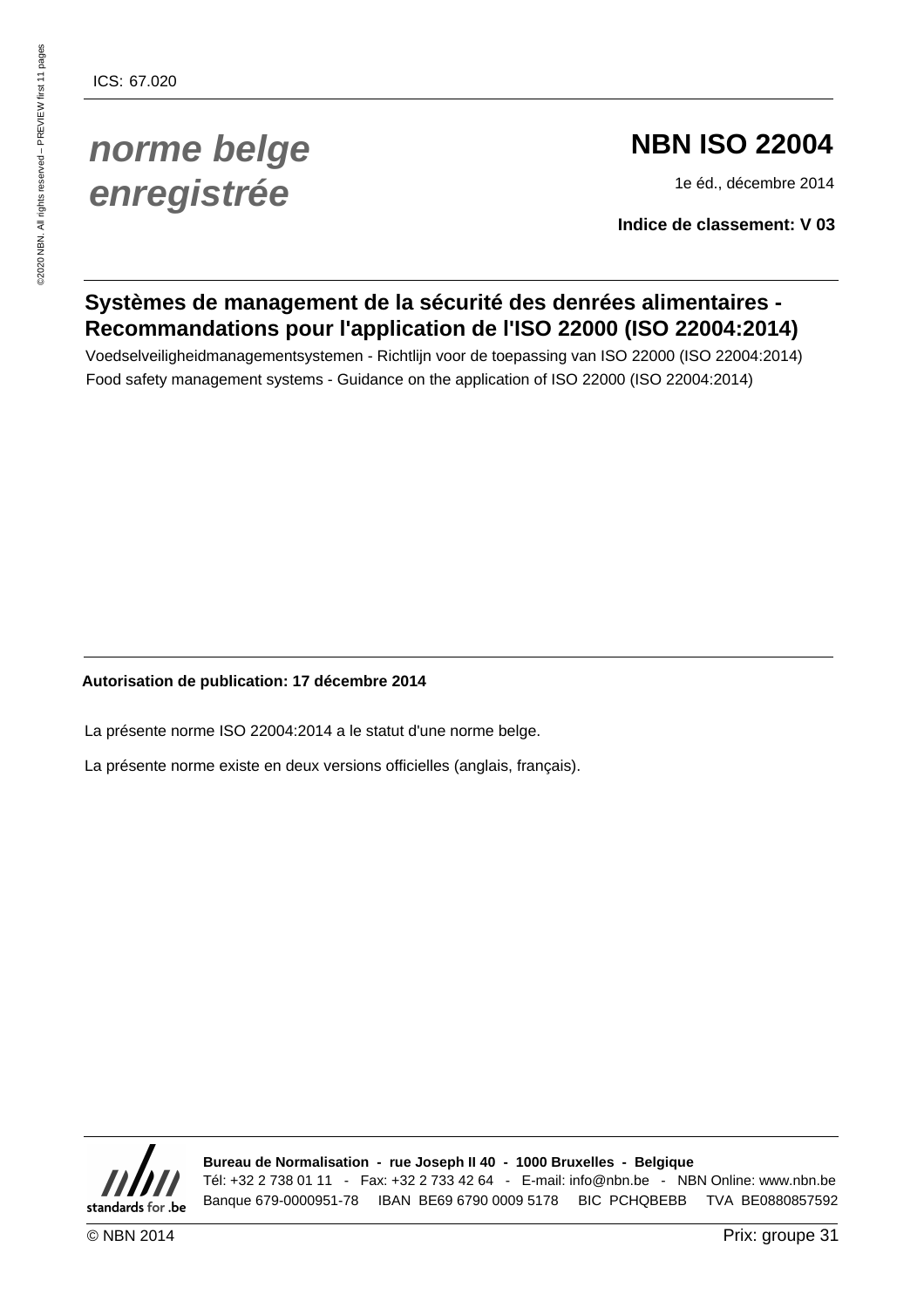# INTERNATIONAL STANDARD



First edition 2014-09-01

# **Food safety management systems — Guidance on the application of ISO 22000**

*Systèmes de management de la sécurité des denrées alimentaires — Recommandations pour l'application de l'ISO 22000*



Reference number ISO 22004:2014(E)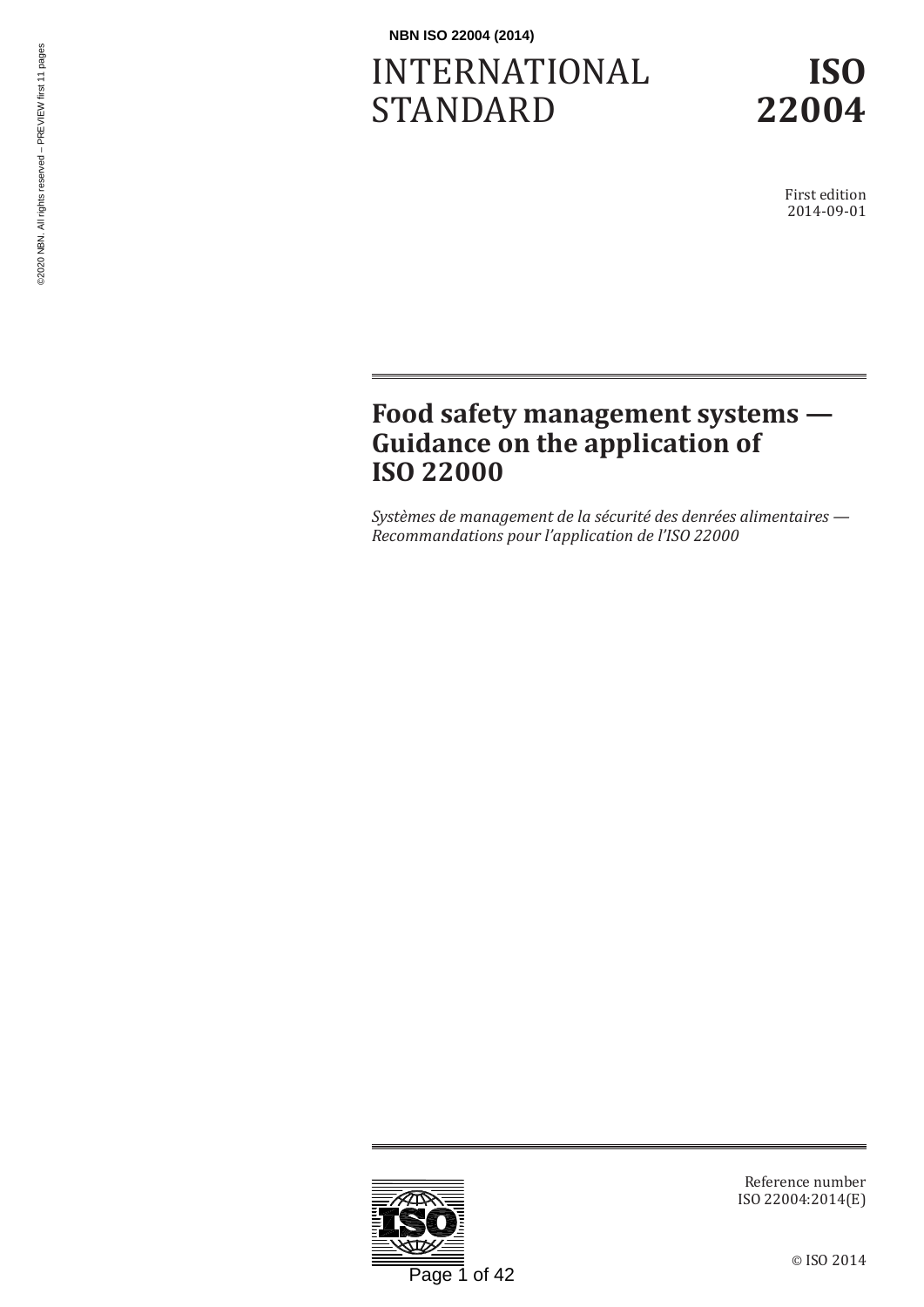**ISO 22004:2014(E)**

### **COPYRIGHT PROTECTED DOCUMENT**

© ISO 2014

All rights reserved. Unless otherwise specified, no part of this publication may be reproduced or utilized otherwise in any form or by any means, electronic or mechanical, including photocopying, or posting on the internet or an intranet, without prior written permission. Permission can be requested from either ISO at the address below or ISO's member body in the country of the requester.

**NBN ISO 22004 (2014)**

ISO copyright office Case postale 56 • CH-1211 Geneva 20 Tel. + 41 22 749 01 11 Fax + 41 22 749 09 47 E-mail copyright@iso.org Web www.iso.org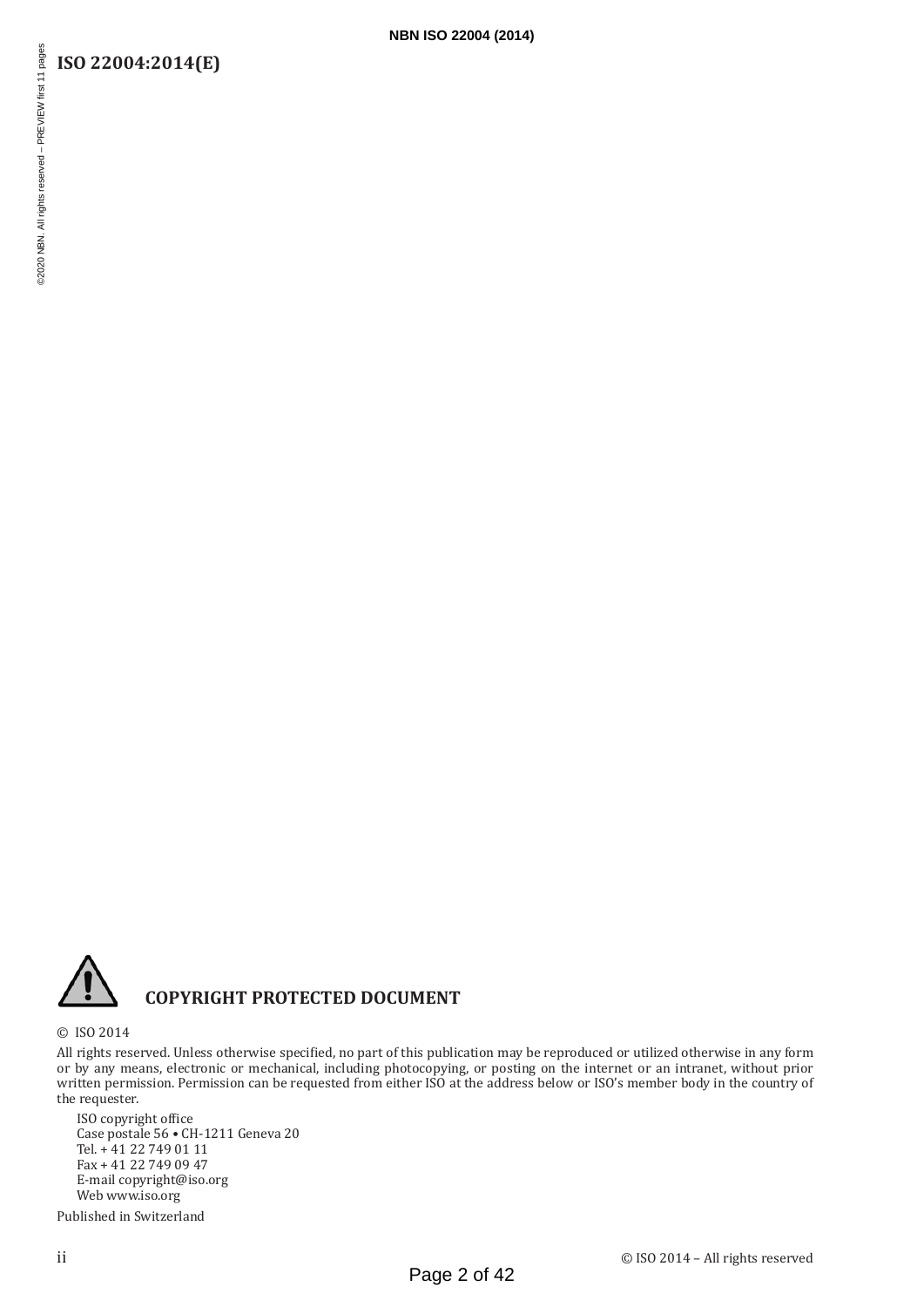| í<br>ı                           |
|----------------------------------|
|                                  |
| $\frac{1}{2}$                    |
|                                  |
| ミニロ                              |
|                                  |
| i<br>I                           |
| ١                                |
|                                  |
|                                  |
| $\overline{a}$<br>$\overline{a}$ |

| <b>Contents</b> |
|-----------------|
|-----------------|

| $\bf{0}$     |                                                                                                                                                                                                                                                                                                                                                                                         |     |  |
|--------------|-----------------------------------------------------------------------------------------------------------------------------------------------------------------------------------------------------------------------------------------------------------------------------------------------------------------------------------------------------------------------------------------|-----|--|
| 1            | $\textbf{Scope} \texttt{} \texttt{} \texttt{} \texttt{} \texttt{} \texttt{} \texttt{} \texttt{} \texttt{} \texttt{} \texttt{} \texttt{} \texttt{} \texttt{} \texttt{} \texttt{} \texttt{} \texttt{} \texttt{} \texttt{} \texttt{} \texttt{} \texttt{} \texttt{} \texttt{} \texttt{} \texttt{} \texttt{} \texttt{} \texttt{} \texttt{} \texttt{} \texttt{} \texttt{} \texttt{} \texttt{$ |     |  |
| $\mathbf{2}$ |                                                                                                                                                                                                                                                                                                                                                                                         |     |  |
| 3            |                                                                                                                                                                                                                                                                                                                                                                                         |     |  |
| 4            |                                                                                                                                                                                                                                                                                                                                                                                         |     |  |
| 5            | Planning <u>Electron Communication Communication Communication</u> 5                                                                                                                                                                                                                                                                                                                    |     |  |
|              | 5.1                                                                                                                                                                                                                                                                                                                                                                                     |     |  |
|              | 5.2                                                                                                                                                                                                                                                                                                                                                                                     |     |  |
|              | 5.3                                                                                                                                                                                                                                                                                                                                                                                     |     |  |
|              | 5.4                                                                                                                                                                                                                                                                                                                                                                                     |     |  |
|              | 5.5                                                                                                                                                                                                                                                                                                                                                                                     |     |  |
|              | 5.6<br>5.7                                                                                                                                                                                                                                                                                                                                                                              |     |  |
|              | Validation of control measures or combination of control measures (8.2 of<br>5.8                                                                                                                                                                                                                                                                                                        |     |  |
|              | 5.9                                                                                                                                                                                                                                                                                                                                                                                     |     |  |
|              | 5.10                                                                                                                                                                                                                                                                                                                                                                                    |     |  |
|              | 5.11                                                                                                                                                                                                                                                                                                                                                                                    |     |  |
|              | 5.12                                                                                                                                                                                                                                                                                                                                                                                    |     |  |
| 6            |                                                                                                                                                                                                                                                                                                                                                                                         |     |  |
|              | 6.1                                                                                                                                                                                                                                                                                                                                                                                     |     |  |
|              | 6.2                                                                                                                                                                                                                                                                                                                                                                                     |     |  |
|              | 6.3                                                                                                                                                                                                                                                                                                                                                                                     |     |  |
|              | Handling of potentially unsafe products (7.10.3 and 7.10.4 of ISO 22000:2005)  14<br>6.4                                                                                                                                                                                                                                                                                                |     |  |
|              | 6.5                                                                                                                                                                                                                                                                                                                                                                                     |     |  |
|              | 6.6                                                                                                                                                                                                                                                                                                                                                                                     |     |  |
| 7            | Verification 20                                                                                                                                                                                                                                                                                                                                                                         |     |  |
|              | 7.1                                                                                                                                                                                                                                                                                                                                                                                     |     |  |
|              | Verification of specifications for incoming materials and contracted services (7.8 of<br>7.2                                                                                                                                                                                                                                                                                            |     |  |
|              | ISO 22000:2005) 21                                                                                                                                                                                                                                                                                                                                                                      |     |  |
|              | 7.3                                                                                                                                                                                                                                                                                                                                                                                     |     |  |
| 8            |                                                                                                                                                                                                                                                                                                                                                                                         |     |  |
|              | 8.1                                                                                                                                                                                                                                                                                                                                                                                     |     |  |
|              | 8.2                                                                                                                                                                                                                                                                                                                                                                                     |     |  |
| 9            | Use of consultancy and externally developed generic guidelines (Clause 1 and 4.1 of                                                                                                                                                                                                                                                                                                     |     |  |
|              |                                                                                                                                                                                                                                                                                                                                                                                         |     |  |
|              | Annex A (informative) Correspondence between this International Standard (ISO 22004) and                                                                                                                                                                                                                                                                                                | .24 |  |
|              | Annex B (informative) Improvement through learning <b>Election Constructs</b> 21                                                                                                                                                                                                                                                                                                        |     |  |
|              |                                                                                                                                                                                                                                                                                                                                                                                         |     |  |
|              |                                                                                                                                                                                                                                                                                                                                                                                         |     |  |
|              |                                                                                                                                                                                                                                                                                                                                                                                         |     |  |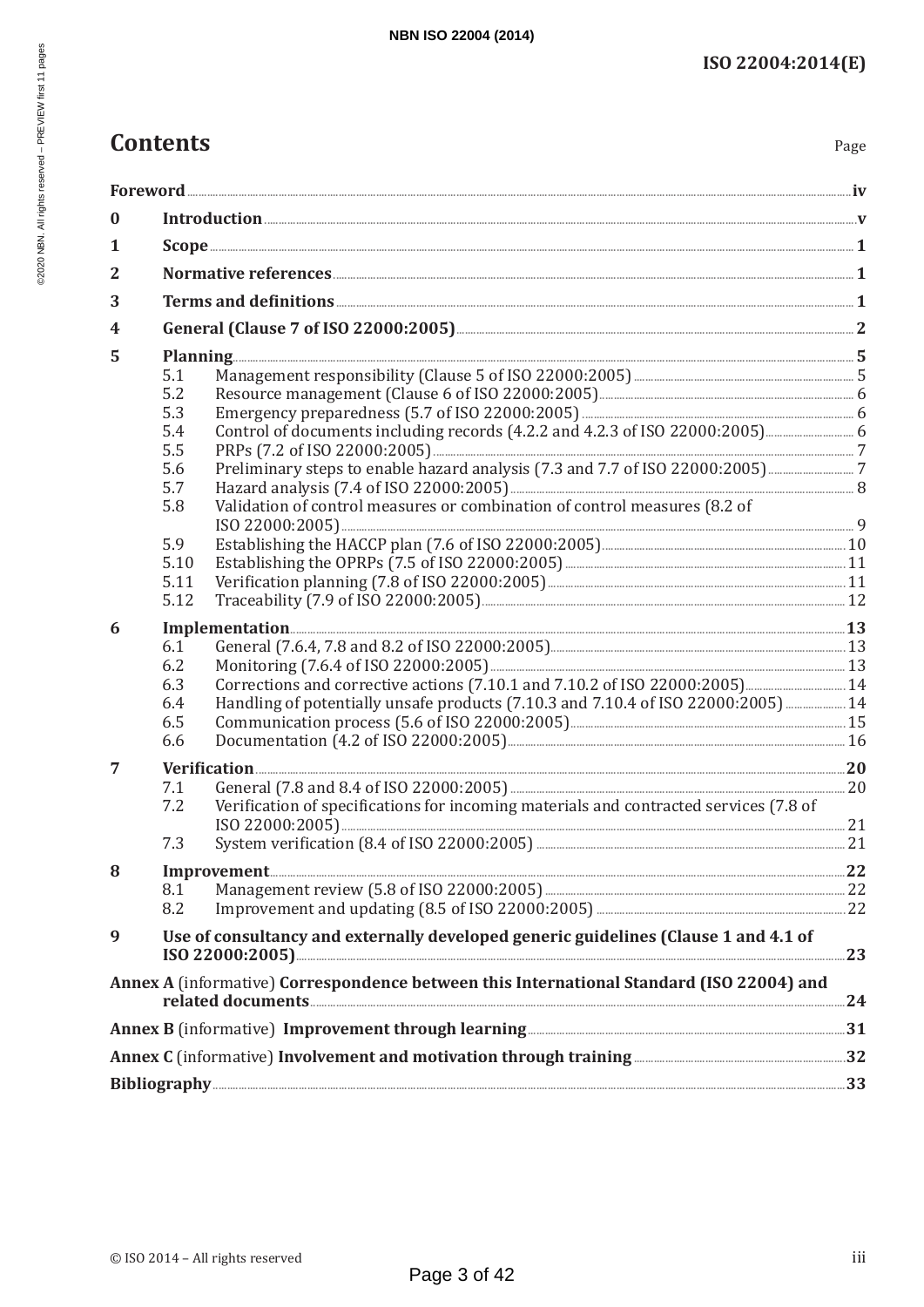### **ISO 22004:2014(E)**

# **Foreword**

ISO (the International Organization for Standardization) is a worldwide federation of national standards bodies (ISO member bodies). The work of preparing International Standards is normally carried out through ISO technical committees. Each member body interested in a subject for which a technical committee has been established has the right to be represented on that committee. International organizations, governmental and non-governmental, in liaison with ISO, also take part in the work. ISO collaborates closely with the International Electrotechnical Commission (IEC) on all matters of electrotechnical standardization.

The procedures used to develop this document and those intended for its further maintenance are described in the ISO/IEC Directives, Part 1. In particular the different approval criteria needed for the different types of ISO documents should be noted. This document was drafted in accordance with the editorial rules of the ISO/IEC Directives, Part 2. [www.iso.org/directives](http://www.iso.org/directives)

Attention is drawn to the possibility that some of the elements of this document may be the subject of patent rights. ISO shall not be held responsible for identifying any or all such patent rights. Details of any patent rights identified during the development of the document will be in the Introduction and/or on the ISO list of patent declarations received. [www.iso.org/patents](http://www.iso.org/patents)

Any trade name used in this document is information given for the convenience of users and does not constitute an endorsement.

For an explanation on the meaning of ISO specific terms and expressions related to conformity assessment, as well as information about ISO's adherence to the WTO principles in the Technical Barriers to Trade (TBT) see the following URL: [Foreword - Supplementary information](http://www.iso.org/iso/home/standards_development/resources-for-technical-work/foreword.htm)

The committee responsible for this document is ISO/TC 34, *Foods products*, Subcommittee SC 17, *Management systems for food safety*.

This first edition of ISO 22004 cancels and replaces ISO/TS 22004:2005, which has been technically revised.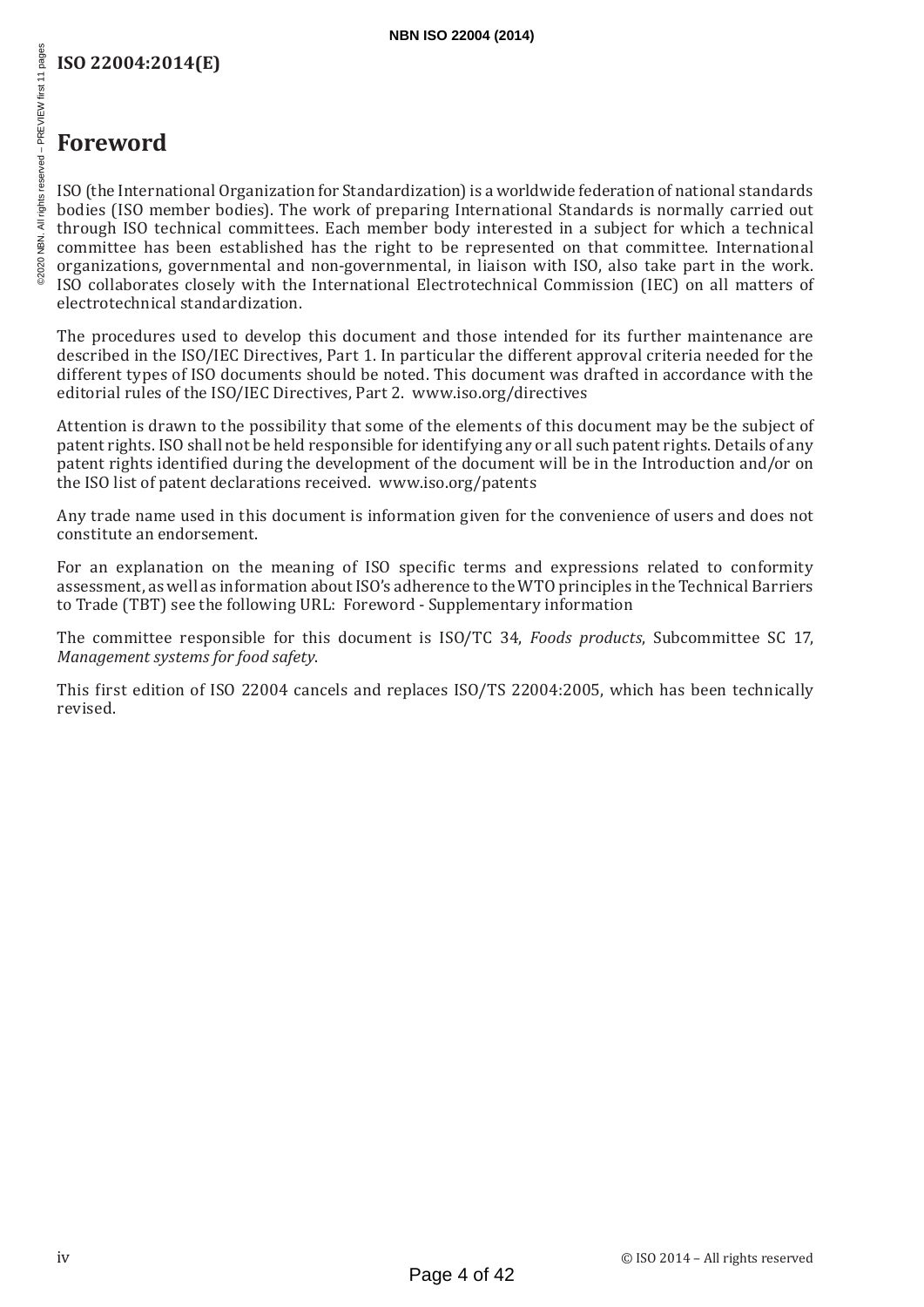# **0 Introduction**

#### **0.1 General**

This International Standard provides guidance on the use of ISO 22000 in four parts: planning, implementation, verification and improvement (Plan, Do, Check, Act). The clauses of ISO 22000 link together to form a food safety management system (FSMS).

Correspondence with the relevant clauses of ISO 22000 is given in the headings as well as in  $\frac{\text{Annex A}}{\text{Anner }A}$ (see Tables A.1 and A.2).

#### **0.2 Food chain approach**

Establishing an FSMS is a tool used to mitigate the risk to public health associated with the organization's products; it is also useful for ensuring compliance with statutory/regulatory requirements and/or those specified by customers.

ISO 22000 promotes the adoption of a systematic approach for developing, documenting, implementing and maintaining an FSMS. Integral to this approach are supply chain management (supplier evaluation and approval) and ensuring the safety of products during distribution.

#### **0.3 Process approach**

ISO 22000 also follows the "process approach" (i.e. management of a system of interrelated processes with identified interactions).

An advantage of the process approach is the ongoing control it provides between the individual processes within the system.

When used within an FSMS, the process approach emphasizes the importance of:

- a) understanding and fulfilling the ISO 22000 requirements;
- b) considering food safety as a process;
- c) considering traceability as a process;
- d) monitoring of process performance and effectiveness;
- e) continual improvement of processes based on objective measurement(s).

Any and all parties, as defined by internal and external communication, can play a role in defining process requirements. Evaluating the satisfaction of these entities requires the collection and analysis of information to determine whether or not the organization has been able to meet these demands.

#### **0.4 The ISO 22000-related documents**

The ISO 22000 family of documents comprises of a number of individual International Standards and Technical Specifications, which are interrelated and supplementary to each other (see Figure 1). ISO 22000 is the primary International Standard, which defines the requirements and to which the other International Standards and Technical Specifications within the family are linked.

ISO/TS 22002 (all parts)[6] provides guidance to meet the requirements for prerequisite programmes (PRPs). It is intended to be used in support of the requirements for PRPs specified by ISO 22000. PRP documents of the ISO/TS 22002 series address food chain categories according to ISO/TS 22003:2013, Clause A.1, and potentially related categories.<sup>[2]</sup>

ISO/TS 22003 provides guidance for the accreditation of certification bodies, that is, those groups which can audit organizations in the food chain under ISO 22000. It also defines the basic requirements for companies applying for ISO 22000 certification, the rules applicable to audit and certification, and provides for customers the necessary information and confidence in the certification process regarding suppliers.

©2020 NBN. All rights reserved – PREVIEW first 11 pages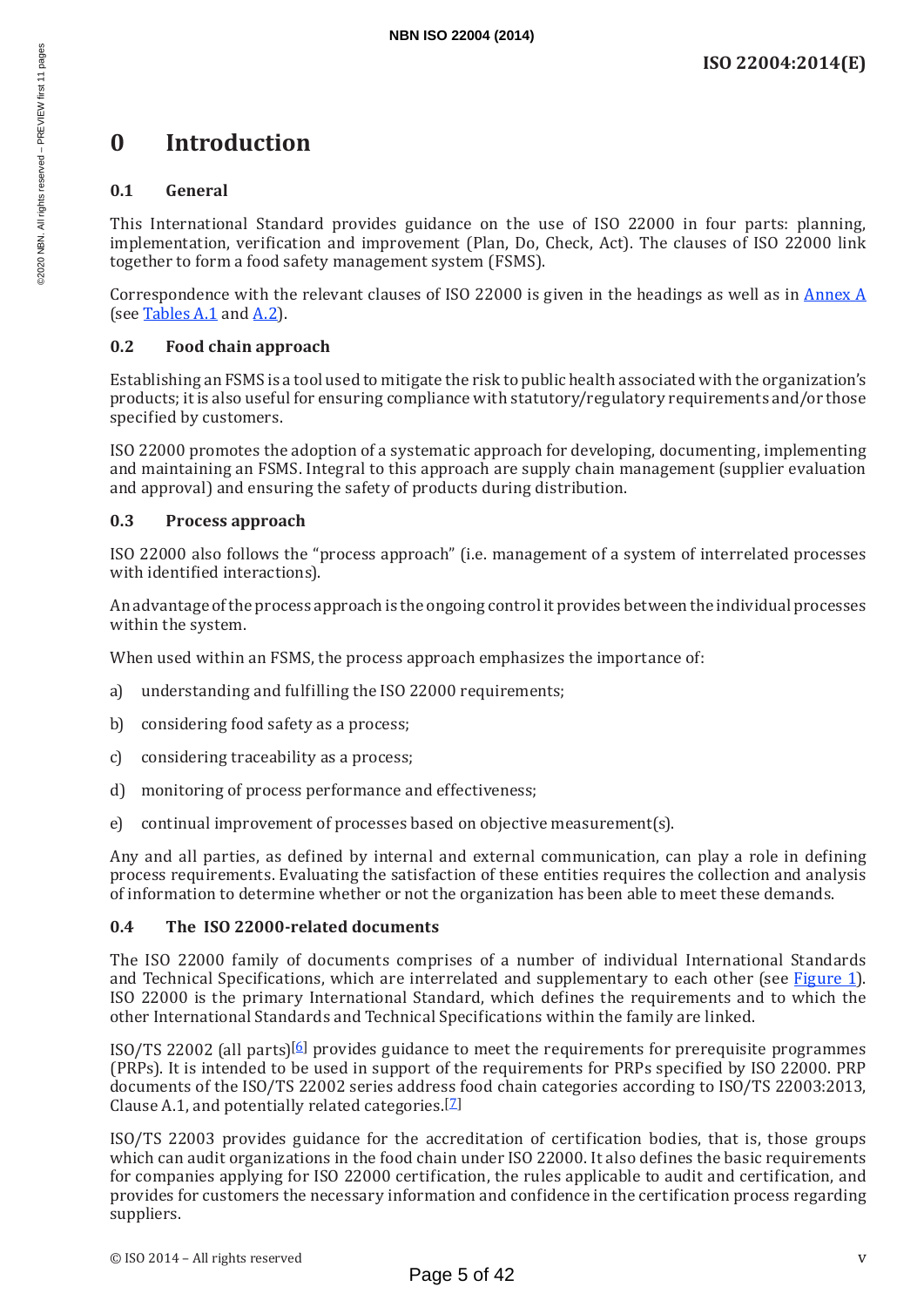## **ISO 22004:2014(E)**

ISO 22005 provides guidance on the establishment and operation of traceability systems including traceability for food safety purposes. Some of this guidance is also included in this International Standard (see  $\frac{5.12}{2}$  and Reference  $\boxed{8}$ ).

Reference [10] on ISO 22000, also referred to as the "fitness checker", is a handbook first published in 2006, which specifically targets small businesses that are not familiar with ISO and its standards.[10] It provides these organizations with guidance for future certification.

Reference [11] on how to use ISO 22000 is a handbook providing generic guidance to assist organizations, in particular small- and medium-sized organizations, on how to develop, document, implement and maintain an FSMS in accordance with ISO 22000.<sup>[11]</sup>



### **Figure 1 — Overview of ISO 22000-related documents**

#### **0.5 Relationship with ISO 9001**

ISO 22000 has been designed to work in harmony with ISO 9001[1] and its supporting standards.

ISO 9001 provides requirements for a quality management system, which can be used internally by organizations, for certification or for contractual purposes. It focuses on the effectiveness of the quality management system in meeting customers' requirements.

ISO 22000 provides the essential elements of an FSMS for similar purposes.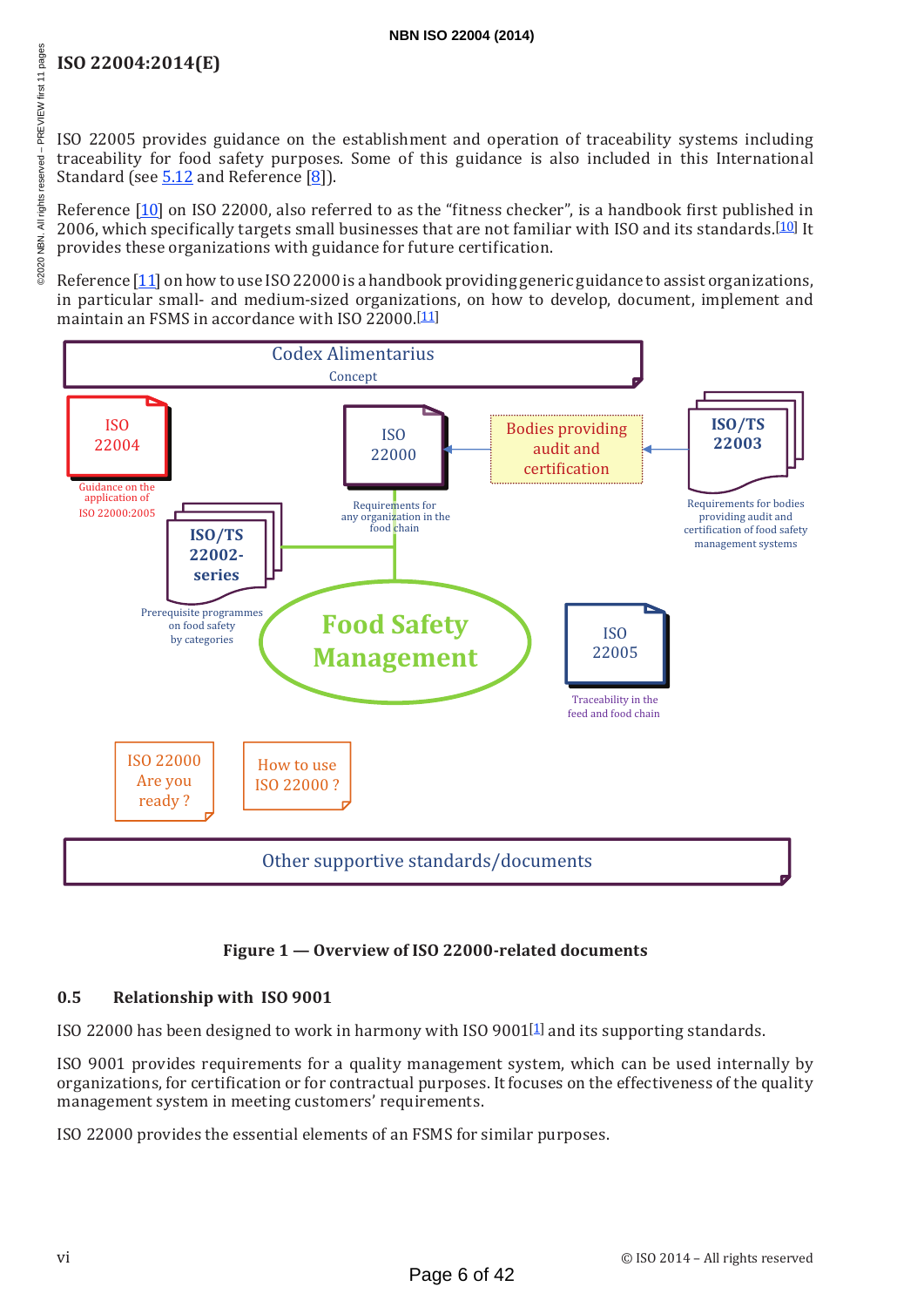#### **0.6 Compatibility with other management systems**

An FSMS is most effective when developed, documented, implemented and maintained within the framework of a structured management system, which is incorporated into the overall management activities of the organization.

ISO22000 enables an organization to align or integrate its own FSMS with other related ISO management systems (e.g. ISO 9001, [1] ISO 14001, [4] ISO 28000 [2]).

It is possible for an organization to adapt the management part of its existing ISO 22000 system(s) so as to facilitate the implementation of other ISO management system Standards. For example, the following system elements might be common to any other ISO management system, however, managed differently and/or independently, when needed:

- policy;
- management responsibilities (commitment, resources and objectives);
- competencies (training);
- management review;
- monitoring and measurement;
- document control;
- audit of the system;
- corrective actions;
- continual improvement;
- traceability;
- communication.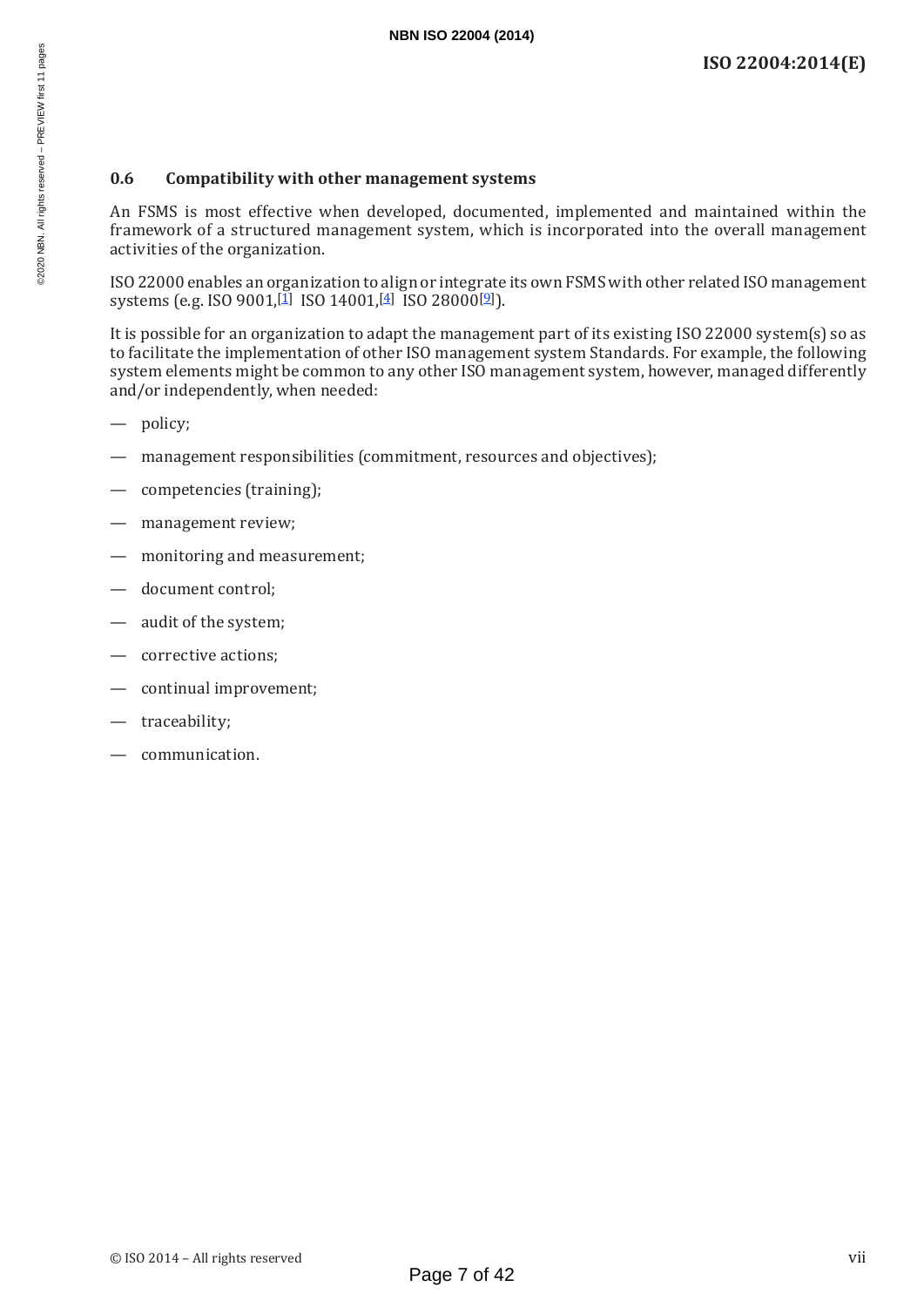**NBN ISO 22004 (2014)**